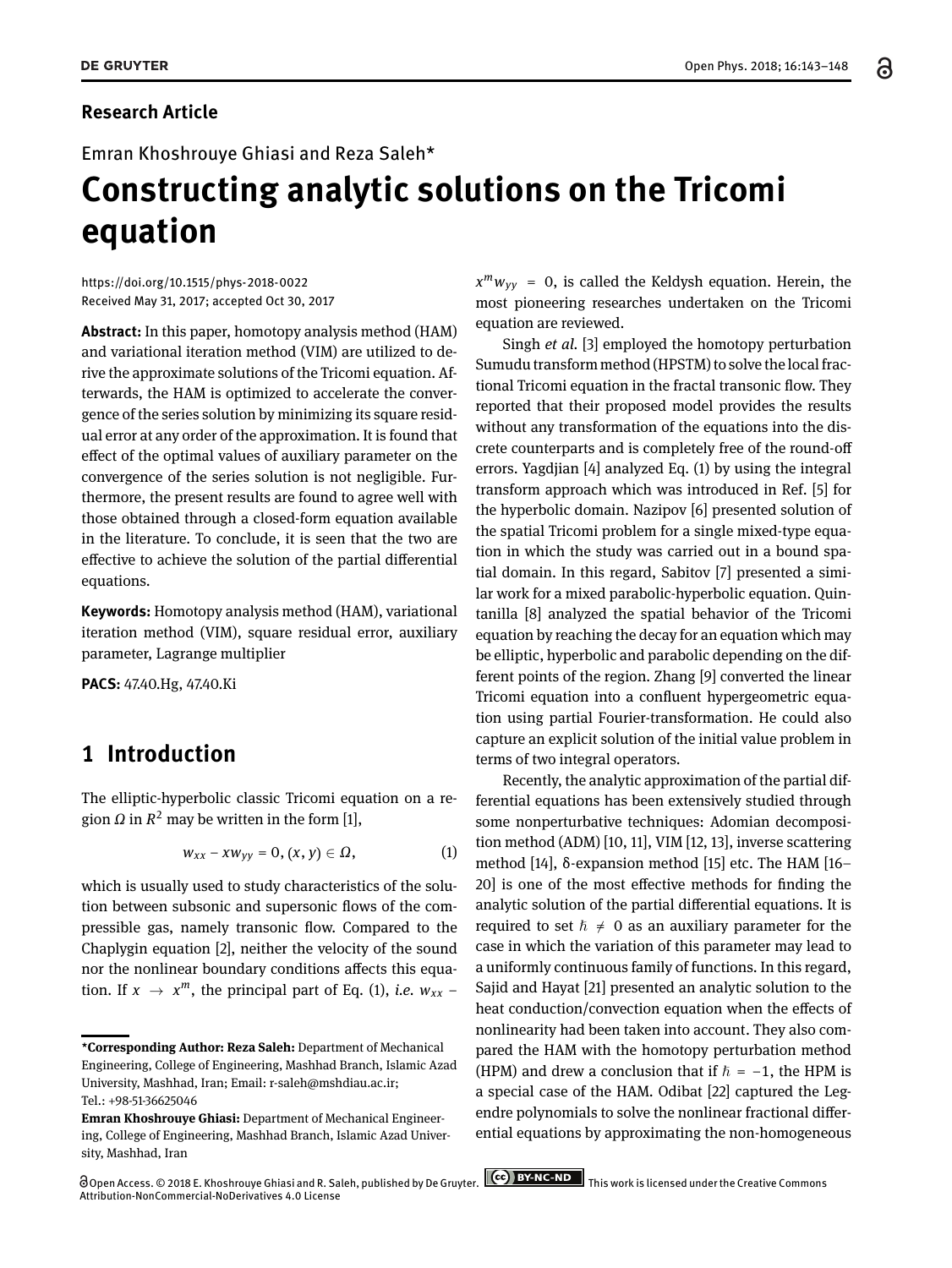and nonlinear terms within the HAM and VIM. Liao [\[23\]](#page-5-1) introduced a relationship between the HAM and Euler's transformation via a nonlinear ordinary differential equation. He concluded that the Euler's transformation is a special case of the HAM for some special choices of the initial approximation and auxiliary parameter. Shukla *et al.* [\[24\]](#page-5-2) investigated the HAM by adding a non-homogenous term to the auxiliary linear operator L and concluded that this term plays a significant role in reducing the square residual error. Mastroberardino [\[25\]](#page-5-3) studied a nonlinear boundary value problem for the electrohydrodynamic flow of a fluid in a circular cylindrical conduit using the HAM. He also showed that the HPM solution yields divergent in all cases. Motsa *et al.* [\[26\]](#page-5-4) studied a fully-developed parallel flow through a horizontal channel using spectral homotopy analysis method (SHAM). They showed that the SHAM can utilize any form of the initial approximation and concluded that the 4th-order approximation of SHAM is in good agreement with the numerical findings.

The main purpose of the present paper is to provide an analytic solution of the Tricomi equation. To this end, the HAM is optimized to accelerate convergence of the series solution. Due to the fact that the VIM is a special case of the HAM [\[27\]](#page-5-5), the HAM results are compared with those results obtained through this method as well as those obtained through a closed-form equation. To the best of the authors' knowledge, no previous work has been conducted in open literature.

## **2 Series solution to the Tricomi equation using HAM**

Let's consider the following nonlinear algebraic equation,

$$
N[w(x, y)] = 0, \qquad (2)
$$

where N and *w* (*x*, *y*) are a nonlinear differential operator and an unknown function, respectively. Using *q ϵ* [0, 1] as an embedding parameter in topology, the following zeroorder deformation equation is constructed,

$$
(1-q) L [\psi(x, y; q) - w_0(x, y)] = q \hbar N [\psi(x, y; q)], (3)
$$

where  $\psi(x, y; q)$  and  $w_0(x, y)$  are an unknown function and an initial approximation of  $w(x, y)$ , respectively. It is to be noted that by setting  $q = 0$  and  $q = 1$ , it holds,

$$
\psi(x, y; 0) = w_0(x, y), \psi(x, y; 1) = w(x, y), \qquad (4)
$$

respectively. As *q* varies from 0 to 1,  $\psi$  (*x*, *y*; *q*) varies from the initial approximation  $w_0(x, y)$  to the solution  $w(x, y)$ . By expanding  $\psi(x, y; q)$  in a Taylor's series with respect to *q*, the following homotopy-series is constructed,

$$
\psi(x, y; q) = w_0(x, y) + \sum_{i=1}^{+\infty} w_i(x, y) q^i, \tag{5}
$$

where,

<span id="page-1-0"></span>
$$
w_i(x, y) = \frac{1}{i!} \frac{\partial^i \psi(x, y; q)}{\partial q^i} \big|_{q=0} \ . \tag{6}
$$

If Eq. [\(5\)](#page-1-0) converges at  $q = 1$ , one has,

$$
\psi(x, y; q) = w_0(x, y) + \sum_{i=1}^{+\infty} w_i(x, y). \tag{7}
$$

Differentiating the zero-order deformation Eq. [\(3\)](#page-1-1) *i*-times with respect to  $q$ , dividing by *i*! and setting  $q = 1$ , the *i*thorder deformation equation will be constructed,

$$
L [w_i (x, y) - \chi_i w_{i-1} (x, y)] = R_i (w_{i-1} (x, y)), \quad (8)
$$

where,

$$
R_i(w_{i-1}(x, y)) = \frac{1}{(i-1)!} \frac{\partial^{i-1} N[\psi(x, y; q)]}{\partial q^{i-1}} |_{q=0} , \qquad (9)
$$

and,

<span id="page-1-2"></span>
$$
\chi_i = \begin{cases} 0, & i \le 1, \\ 1, & i > 1. \end{cases}
$$
 (10)

To apply the HAM on the present problem, consider Eq. [\(1\)](#page-0-0) and its corresponding boundary conditions given,

$$
\psi(x,0;q) = 0, \frac{\partial \psi(x,y;q)}{\partial y}\big|_{y=0} = 0. \tag{11}
$$

It should be noted that the HAM enables us to choose an auxiliary linear operator [\[17\]](#page-4-19). To this end, the auxiliary linear operator L will be defined,

$$
L\left[\psi\left(x,y;q\right)\right]=\frac{\partial^2\psi\left(x,y;q\right)}{\partial y^2},\qquad \qquad (12)
$$

which has the property of,

$$
L[b_0 + b_1 y] = 0, \t(13)
$$

<span id="page-1-1"></span>where  $b_0$  and  $b_1$  are integration constants to be determined by the corresponding boundary conditions. Furthermore, the nonlinear differential operator N can be chosen in terms of Eq. [\(1\)](#page-0-0),

$$
N[\psi(x, y; q)] = \frac{\partial^2 \psi(x, y; q)}{\partial x^2} - x \frac{\partial^2 \psi(x, y; q)}{\partial y^2}.
$$
 (14)

By solving the *i*th-order deformation Eq. [\(8\)](#page-1-2), the corresponding *i*th-order approximated solution can be obtained,

$$
w_i(x, y) = \chi_i w_{i-1}(x, y) + \hbar \int\limits_{0}^{y} \int\limits_{0}^{y} R_i(w_{i-1}(x, y)) dy dy, \qquad (15)
$$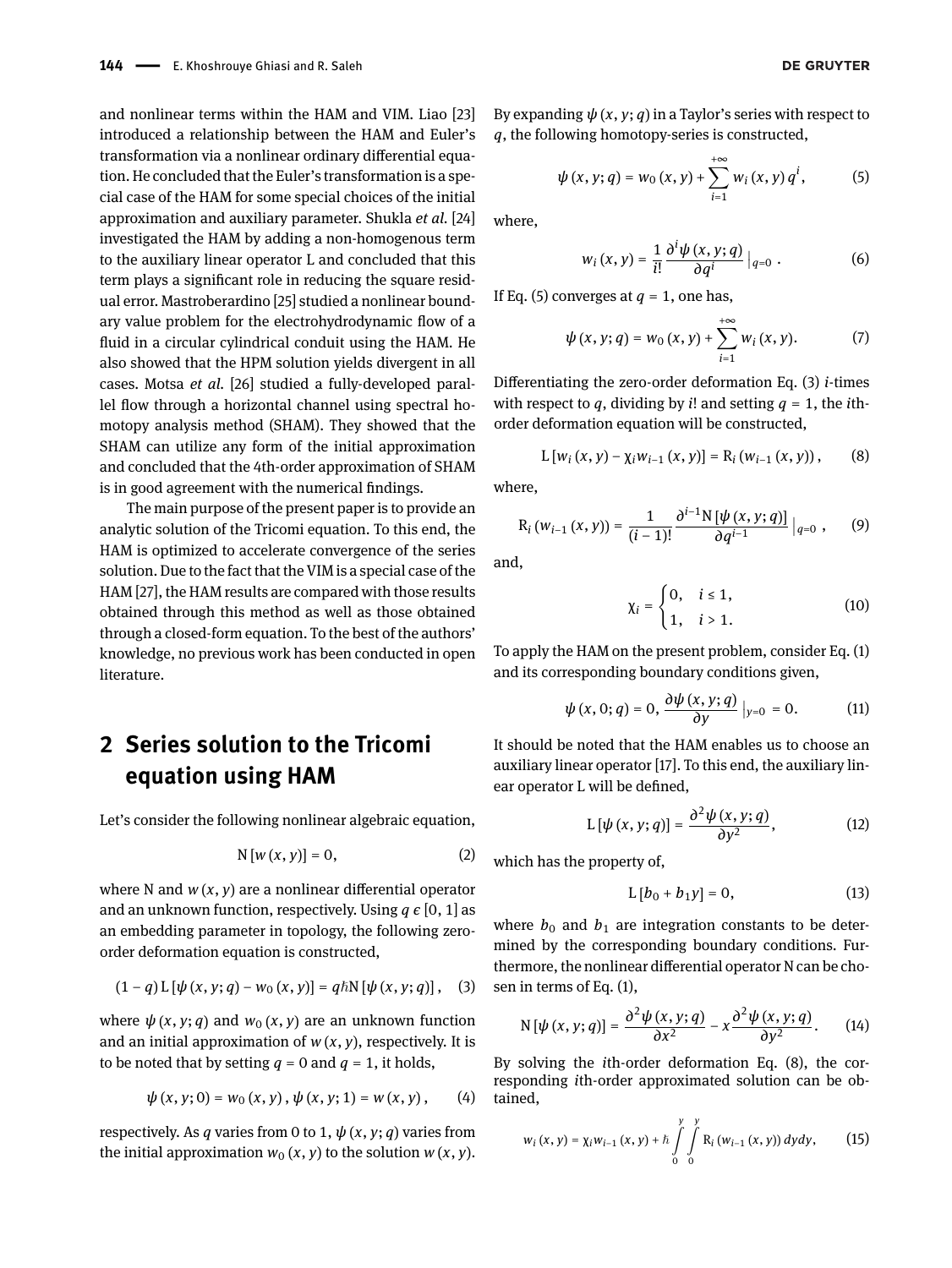and,

$$
R_i(w_{i-1}(x, y)) = \frac{\partial^2 w_{i-1}(x, y)}{\partial x^2} - x \frac{\partial^2 w_{i-1}(x, y)}{\partial y^2}.
$$
 (16)

Therefore, the *i*th-order approximated solution of *w* (*x*, *y*) will be obtained,

$$
W_k(x, y) \approx \sum_{i=0}^k W_i(x, y).
$$
 (17)

In theory, at the *p*th-order of approximation, the square residual error can be defined [\[28\]](#page-5-6),

$$
\Delta_p = \int\limits_0^\infty \left( \mathrm{N} \left[ \sum_{i=0}^p w_i \left( \xi \right) \right] \right)^2 d\xi, \tag{18}
$$

where  $\xi = \xi(x, y)$ . It should be noted that by decreasing the values of *∆p*, the convergence for corresponding series solution would be faster [\[28\]](#page-5-6).

## **3 VIM based Lagrange multiplier method**

Generating the correction functional for the VIM to solve the partial differential equations is one of the procedures which can ensure a rapid convergence of the series solution. It is to be noted that neither the small parameter nor the very large one affects the solution [\[12\]](#page-4-11).

By introducing the differential equation as a combination of linear and nonlinear operators in the form of  $L [w (x, y)] + N [w (x, y)] = f (x, y)$ , where  $f (x, y)$  is a known analytic function, the correction functional can be written,

$$
w_{i+1}(x, y) = w_i(x, y) + \int_{0}^{y} \lambda(\xi) (L[w_i(\xi))
$$
 (19)  
+N [w<sub>i</sub>( $\xi$ )] - f( $\xi$ ))  $d\xi$ ,  $i \ge 0$ ,

where *λ* is a general Lagrange multiplier which can be calculated by variational theory,  $w_i(\xi)$  is considered as a restricted variation which means  $\delta w_i(\xi) = 0$ . It is noted that the exact solution can be determined by  $w(x, y) =$  $\lim_{i\to\infty} w_i(x, y)$ . The application of the restricted variation in Eq. [\(19\)](#page-2-0) is to simplify the determination of the multiplier [\[12\]](#page-4-11).

By substituting Eq. [\(1\)](#page-0-0) into Eq. [\(19\)](#page-2-0), the correction functional of the present problem can be obtained,

$$
w_{i+1}(x, y) = w_i(x, y) + \int\limits_0^y \lambda(\xi) \left( \frac{\partial^2 w_i(\xi)}{\partial x^2} - x \frac{\partial^2 w_i(\xi)}{\partial y^2} \right) d\xi. \tag{20}
$$

Calculating the variation with respect to  $w_i(x, y)$  and  $\delta w_{i+1}(x, y) = 0$  yields,

$$
\delta w_{i+1}(x, y) = \delta w_i(x, y)
$$
\n
$$
+ \delta \int_{0}^{y} \lambda(\xi) \left( \frac{\partial^2 w_i(\xi)}{\partial x^2} - x \frac{\partial^2 w_i(\xi)}{\partial y^2} \right) d\xi = 0.
$$
\n(21)

To find the explicit form of Eq. [\(21\)](#page-2-1), it is sufficient to express the general Lagrange multiplier *λ* explicitly. To this end, using He and Wu's paper [\[29\]](#page-5-7), the Lagrange multiplier can be identified,

$$
\lambda(y,\xi) = \frac{(-1)^k (\xi - y)^{k-1}}{(k-1)!},
$$
\n(22)

<span id="page-2-5"></span>where *k* is the highest-order derivative. By setting  $k = 2$ , the Lagrange multiplier for the present problem can be determined,

<span id="page-2-4"></span><span id="page-2-2"></span>
$$
\lambda(y,\xi)=(\xi-y). \tag{23}
$$

After finding Eq. [\(23\)](#page-2-2), the iteration formula can be given,

$$
w_{i+1}(x, y) = w_i(x, y)
$$
\n
$$
+ \int_{0}^{y} (\xi - y) \left( \frac{\partial^2 w_i(\xi)}{\partial x^2} - x \frac{\partial^2 w_i(\xi)}{\partial y^2} \right) d\xi.
$$
\n(24)

#### **4 Results and discussion**

To validate the present analytic solutions (*i.e.* HAM and VIM), present findings are compared with the separable solution of the generalized Tricomi equation, *wxx* −  $f(x) w_{yy} = 0$ , which can be determined [\[30\]](#page-5-8),

<span id="page-2-3"></span>
$$
w = \left[c_1 e^{\lambda y} + c_2 e^{-\lambda y}\right] H(x), \qquad (25)
$$

<span id="page-2-0"></span>where  $c_1$ ,  $c_2$ , and  $\lambda$  are arbitrary constants, and the function  $H = H(x)$  is calculated by the ordinary differential equation  $H_{xx}^{"} + \lambda^2 f(x)H = 0$  [\[30\]](#page-5-8). In Table [1,](#page-3-0) results of the present analytic solutions are compared with those obtained through Eq. [\(25\)](#page-2-3) for solving the Tricomi Eq. [\(1\)](#page-0-0). The initial approximation in this case is taken as  $w_0(x, y) = y^2$ . Based on the results of Table [1,](#page-3-0) by increasing in the values of *x*, *w* (*x*, *y*) will be decreased in all cases. It is seen that although the convergence is occurred at the 11th-order approximation of the HAM, the results of the 9th- and 7thorder approximated solution only suffer from a relative error of at most 1.127% and 1.737%, respectively, compared with the results of Eq. [\(25\)](#page-2-3).

To determine the valid values of the auxiliary parameter  $\hbar$ , one needs to examine the properties of the series

<span id="page-2-1"></span>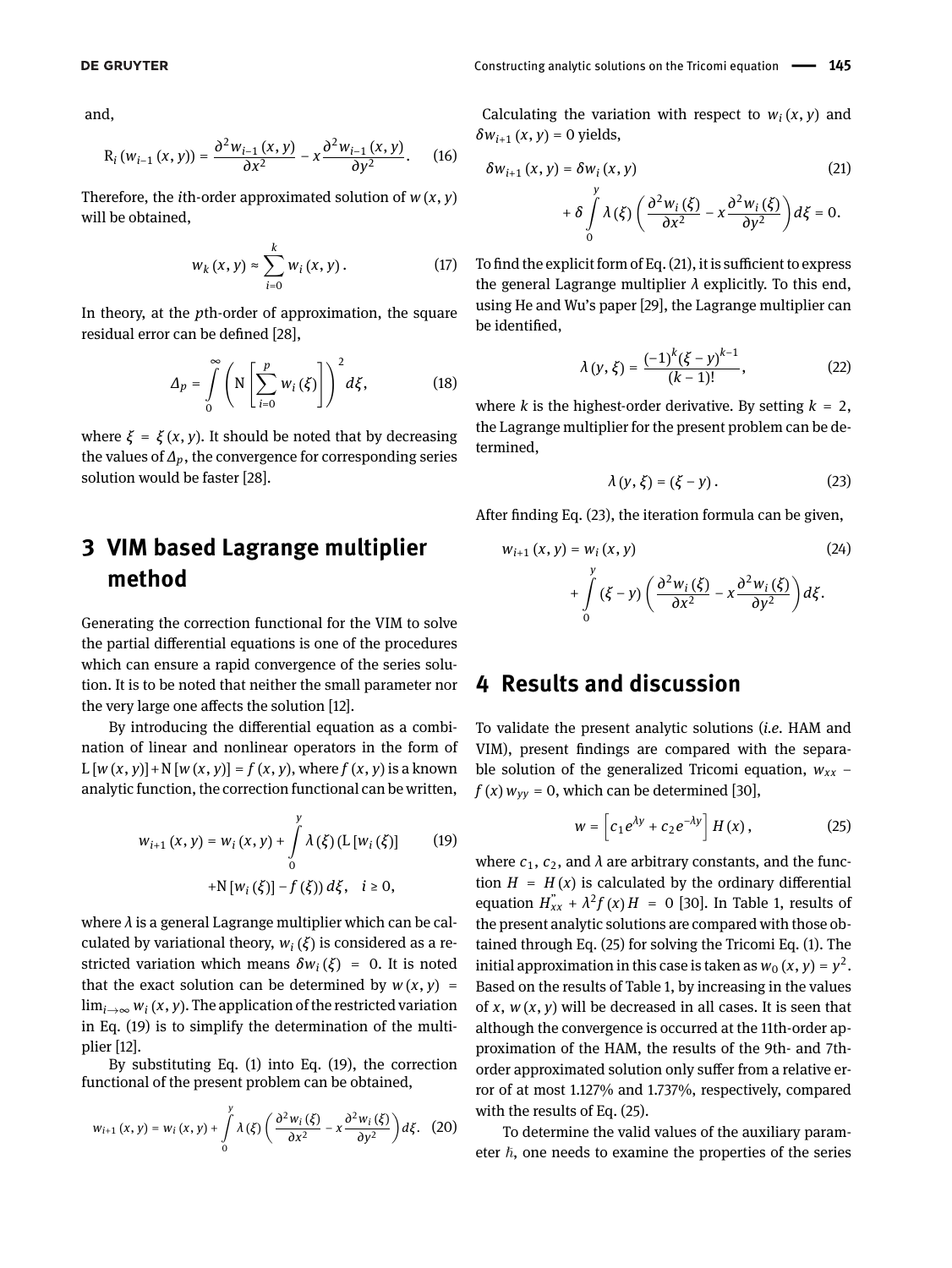<span id="page-3-0"></span>**Table 1:** The solutions for the Tricomi Eq. [\(1\)](#page-0-0) obtained by the proposed techniques and those obtained through Eq. [\(25\)](#page-2-3), when they are subjected to  $y = 1$ 

| X   |         | HAM $(\hbar = 1)$ | VIM      | Eq. $(25)$ |       |
|-----|---------|-------------------|----------|------------|-------|
|     | $i = 7$ | $i = 9$           | $i = 11$ |            | [30]  |
| 0   | 0.495   | 0.497             | 0.499    | 0.504      | 0.502 |
| 0.2 | 0.493   | 0.495             | 0.497    | 0.502      | 0.500 |
| 0.4 | 0.484   | 0.487             | 0.489    | 0.495      | 0.492 |
| 0.6 | 0.458   | 0.461             | 0.464    | 0.471      | 0.466 |
| 0.8 | 0.411   | 0.414             | 0.417    | 0.425      | 0.419 |
| 1   | 0.328   | 0.331             | 0.334    | 0.343      | 0.336 |
|     |         |                   |          |            |       |

solution. It should be noted that since the auxiliary parameter  $\hbar$  significantly influences on the convergence of the series solution [\[31\]](#page-5-9), it is straightforward to use  $\hbar = 1$ which is seen in Table [1.](#page-3-0) Furthermore, if the auxiliary parameter  $\hbar$  is properly chosen, the series solution may converge fast. However, for cases subjected to obtain higher convergence, the HAM may be optimized.

To investigate the accuracy of the VIM findings from Table [1,](#page-3-0) the relative error between VIM and Eq. [\(25\)](#page-2-3) does not exceed 0.985%. It should be noted that although the present VIM findings suffer from a large error compared with the 11th-order approximation of the HAM  $(=0.551\%)$ , using this technique for analyzing the partial differential equations is still recommended. It is due to the fact that this scheme provides high convergence with more iteration by introducing a Lagrange multiplier *λ* [\[32\]](#page-5-10) which is given in Eq. [\(23\)](#page-2-2) for this problem. Moreover, solving Eq. [\(24\)](#page-2-4) in terms of *x* and *y* and using the fact that  $\int y^k d\zeta =$ *c*1*ξ* (*k*−1)  $\frac{c_1\xi^{(k-1)}}{(k-1)!} + \frac{c_2\xi^{(k-2)}}{(k-2)!}$  $\frac{c_2\xi^{(k-2)}}{(k-2)!} + \cdots + \frac{c_m\xi^{(k-i)}}{(k-i)!}$ <del>ms`</del> [\[33\]](#page-5-11), may lead to the threshold of *λ*. In this way, one would replace above series with Eq. [\(23\)](#page-2-2), and vary the integral part of Eq. [\(24\)](#page-2-4) to find its more convergent values in which the Lagrange multiplier takes a value in the range  $0 \leq \lambda \leq \frac{c_1 \xi^{(k-1)}}{(k-1)!}$ (*k*−1)! . This fact can be considered as verification of the VIM given in Eq. [\(24\)](#page-2-4) for solving the Tricomi Eq. [\(1\)](#page-0-0).

The optimal values of  $h$  can be found by minimizing the square residual error *∆p*, which is given in Eq. [\(18\)](#page-2-5). In this case, the variation of *∆p* at each order of the HAM solution should be plotted versus the variation of  $\hbar$  numerically. Hence, the optimal values of  $h$  can be obtained at the minimum of the resulting graph which is illustrated in Figure [1](#page-3-1) for 11th-order approximation of the HAM. As Figure [1](#page-3-1) depicts, *∆p* indicates descending linear behaviour for  $\hslash \leq 1.017$  while  $\hslash > 1.017$  suggests ascending linear behaviour of this curve.

Table [2](#page-4-20) investigates the optimal values of  $\hbar$  as well as the minimum value of the corresponded *∆p* for the Tricomi

<span id="page-3-1"></span>

**Figure 1:** Selection of the optimal values of  $\hbar$  for 11th-order approximation of the HAM

Eq. [\(1\)](#page-0-0) at 7th-, 9th-, and 11th-order of the HAM solution. From this table, *∆p* decreases with an increase of the order of the approximation in series solution which indicates the convergence of the present HAM solution. In other words, using the optimal values of  $h$  accelerates the rate of convergence of the series solution. It is seen that by increasing order of the approximation, the auxiliary parameter  $\hbar$ becomes more and more close to unity.

A comparison between the values of *w* (*x*, *y*) obtained by different orders of the HAM with and without utilizing the optimal values of  $\hbar$  is presented in Table [3.](#page-4-21) This table also compares the optimized HAM findings with the results obtained through Eq. [\(25\)](#page-2-3). According to the results of this table, the relative error between the optimized 11thorder approximation of the HAM and Eq. [\(25\)](#page-2-3) becomes only 0.052%. This is due to the fact that the optimized 11th-order approximation of the HAM can provide more accurate results than the non-optimized one. Therefore, one can conclude that this exhibits the significant effect of the optimal values of  $\hbar$  on the series solution.

### **5 Conclusions**

Utilizing the HAM and VIM to solve the Tricomi equation, which is an abstraction of the Euler equation on a 2D fluid motion near the sonic condition, was the main objective of the present study. Due to the fact that the HAM contains the auxiliary parameter  $\hbar \neq 0$ , the series solution was optimized by minimizing its square residual error at any order of the analytic approximation. It was found that the optimized HAM can accelerate convergence of the series solution. Furthermore, it was shown that the HAM can provide more accurate results than the VIM for solving the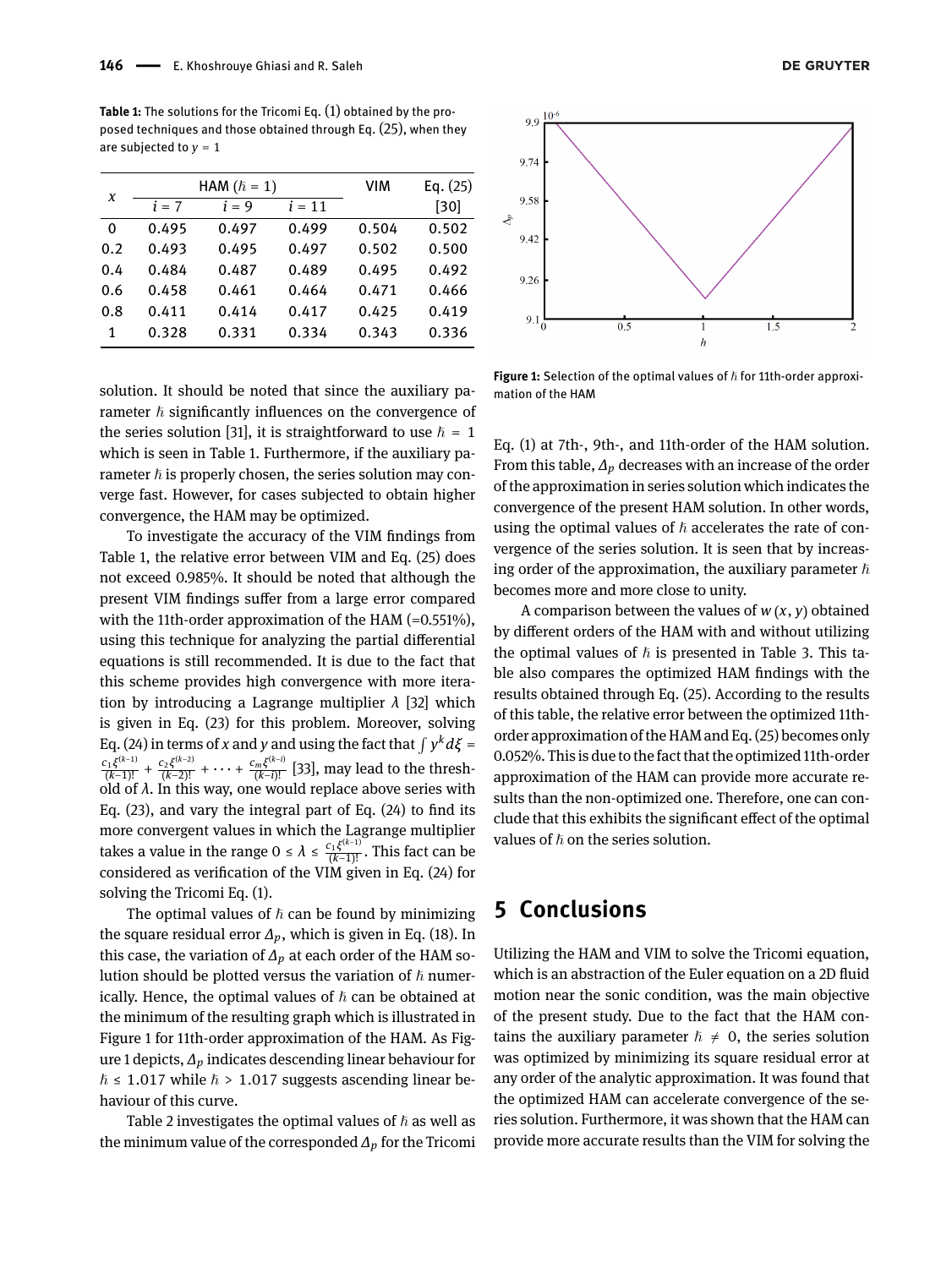| X           | $i = 7$              |            |                      | $i = 9$    |                      | $i = 11$    |  |
|-------------|----------------------|------------|----------------------|------------|----------------------|-------------|--|
|             | $\hbar_{\text{opt}}$ | $\Delta p$ | $\hbar_{\text{opt}}$ | $\Delta p$ | $\hbar_{\text{opt}}$ | $\Delta p$  |  |
| $\mathbf 0$ | 1.038                | 0.00003623 | 1.028                | 0.00001631 | 1.017                | 0.000009164 |  |
| 0.2         | 1.038                | 0.00003669 | 1.028                | 0.00001643 | 1.017                | 0.000009273 |  |
| 0.4         | 1.038                | 0.00003702 | 1.028                | 0.00001658 | 1.017                | 0.000009302 |  |
| 0.6         | 1.038                | 0.00003747 | 1.028                | 0.00001710 | 1.017                | 0.000009464 |  |
| 0.8         | 1.038                | 0.00003798 | 1.028                | 0.00001801 | 1.017                | 0.000009601 |  |
|             | 1.038                | 0.00003811 | 1.028                | 0.00001869 | 1.017                | 0.000009719 |  |

<span id="page-4-20"></span>**Table 2:** The optimal values of  $\hbar$  for solving the Tricomi Eq. [\(1\)](#page-0-0) by applying  $y = 1$ 

<span id="page-4-21"></span>**Table 3:** Effect of the optimal values of  $\hbar$  on accelerating the HAM solution for the Tricomi Eq. [\(1\)](#page-0-0), when they are subjected to  $y = 2$ . The values in parentheses are those obtained using  $\hbar = 1$ 

|     |         | Eq. $(24)$ |          |       |
|-----|---------|------------|----------|-------|
| X   | $i = 7$ | $i = 9$    | $i = 11$ | [30]  |
| 0   | 1.908   | 1.931      | 1.942    | 1.943 |
|     | (1.993) | (1.996)    | (1.998)  |       |
| 0.2 | 1.905   | 1.929      | 1.939    | 1.940 |
|     | (1.990) | (1.993)    | (1.995)  |       |
| 0.4 | 1.899   | 1.924      | 1.933    | 1.934 |
|     | (1.984) | (1.986)    | (1.989)  |       |
| 0.6 | 1.876   | 1.897      | 1.910    | 1.911 |
|     | (1.958) | (1.961)    | (1.964)  |       |
| 0.8 | 1.828   | 1.850      | 1.862    | 1.863 |
|     | (1.910) | (1.912)    | (1.915)  |       |
| 1   | 1.752   | 1.773      | 1.780    | 1.781 |
|     | (1.828) | (1.831)    | (1.834)  |       |

Tricomi equation. Comparison between the results found by the present analytic solutions and those prepared by a closed-form equation showed that such techniques can be considered as a promising tool for analyzing partial differential equations. This fact is due to the existing small differences between the results.

### **References**

- <span id="page-4-0"></span>[1] Tricomi F.G., Sulle equazioni lineari alle derivate parziali di secondo ordine, di tipo misto, Atti Accad. Nazionale dei Lincei, 1923, 14, 134-247 (In Italian).
- <span id="page-4-1"></span>[2] Landau L.D., Lifshitz E.M., Fluid Mechanics, 2nd ed., Elsevier, 1987
- <span id="page-4-2"></span>[3] Singh J., Kumar D., Nieto J.J., A reliable algorithm for a local fractional Tricomi equation arising in fractal transonic flow, Entropy, 2016, 18, 1-8.
- <span id="page-4-3"></span>[4] Yagdjian K., Integral transform approach to generalized Tricomi equation, J. Differ. Equations, 2015, 259, 5927-5981.
- <span id="page-4-4"></span>[5] Yagdjian K., A note on the fundamental solution for the Tricomitype equation in the hyperbolic domain, J. Differ. Equations, 2004, 206, 227-252.
- <span id="page-4-5"></span>[6] Nazipov I.T., Solution of the spatial Tricomi problem for a singular mixed-type equation by the method of integral equations, Russ. Math., 2011, 55, 61-76.
- <span id="page-4-6"></span>[7] Sabitov K.B., Tricomi problem for a mixed parabolic-hyperbolic equation in a rectangular domain, Math. Notes, 2009, 86, 249- 254.
- <span id="page-4-7"></span>[8] Quintanilla R., A note on the spatial behavior for the generalized Tricomi equation, Appl. Math. Lett., 2012, 25, 2258-2261.
- <span id="page-4-8"></span>[9] Zhang K.Q., A note on initial value problem for the generalized Tricomi equation in a mixed-type domain, Acta Math. Sin., 2013, 29, 1581-1596.
- <span id="page-4-9"></span>[10] Adomian G., Nonlinear stochastic differential equations, J. Math. Anal. Appl., 1976, 55, 441-452.
- <span id="page-4-10"></span>[11] Adomian G., Adomian G.E., A global method for solution of complex systems, Math. Mod., 1984, 5, 251-263.
- <span id="page-4-11"></span>[12] He J.H., Variational iteration method-A kind of non-linear analytical technique: Some examples, Int. J. Nonlinear Mech., 1999, 34, 699-708.
- <span id="page-4-12"></span>[13] He J.H., Variational iteration method-Some recent results and new interpretations, J. Comput. Appl. Math., 2007, 207, 3-17.
- <span id="page-4-13"></span>[14] Beals R., Coifman R.R., Scattering and inverse scattering for first-order systems: II, Inverse Prob., 1987, 3, 577-593.
- <span id="page-4-14"></span>[15] Karmishin A.V., Zhukov A.T., Kolosov V.G., Methods of dynamics calculation and testing for thin-walled structures, Mashinostroyenie, 1990 (In Russian)
- <span id="page-4-15"></span>[16] Liao S.J., On the proposed homotopy analysis techniques for nonlinear problems and its application, PhD thesis, Shanghai Jiao University, Shanghai, China, 1992
- <span id="page-4-19"></span>[17] Liao S.J., Beyond perturbation: Introduction to the homotopy analysis method, Chapman & Hall/CRC Press, 2003
- [18] Liao S.J., Tan Y., A general approach to obtain series solutions of nonlinear differential equations, Stud. Appl. Math., 2007, 119, 297-354.
- [19] Liao S.J., Numerically solving non-linear problems by the homotopy analysis method, Comput. Mech., 1997, 20, 530-540.
- <span id="page-4-16"></span>[20] Liao S.J., On the homotopy analysis method for nonlinear problems, Appl. Math. Comput., 2004, 147, 499-513.
- <span id="page-4-17"></span>[21] Sajid M., Hayat T., Comparison of HAM and HPM methods in nonlinear heat conduction and convection equations, Nonlinear Anal.: Real World Appl., 2008, 9, 2296-2301.
- <span id="page-4-18"></span>[22] Odibat Z., On Legendre polynomial approximation with the VIM or HAM for numerical treatment of nonlinear fractional differential equations, J. Comput. Appl. Math., 2011, 235, 2956-2968.